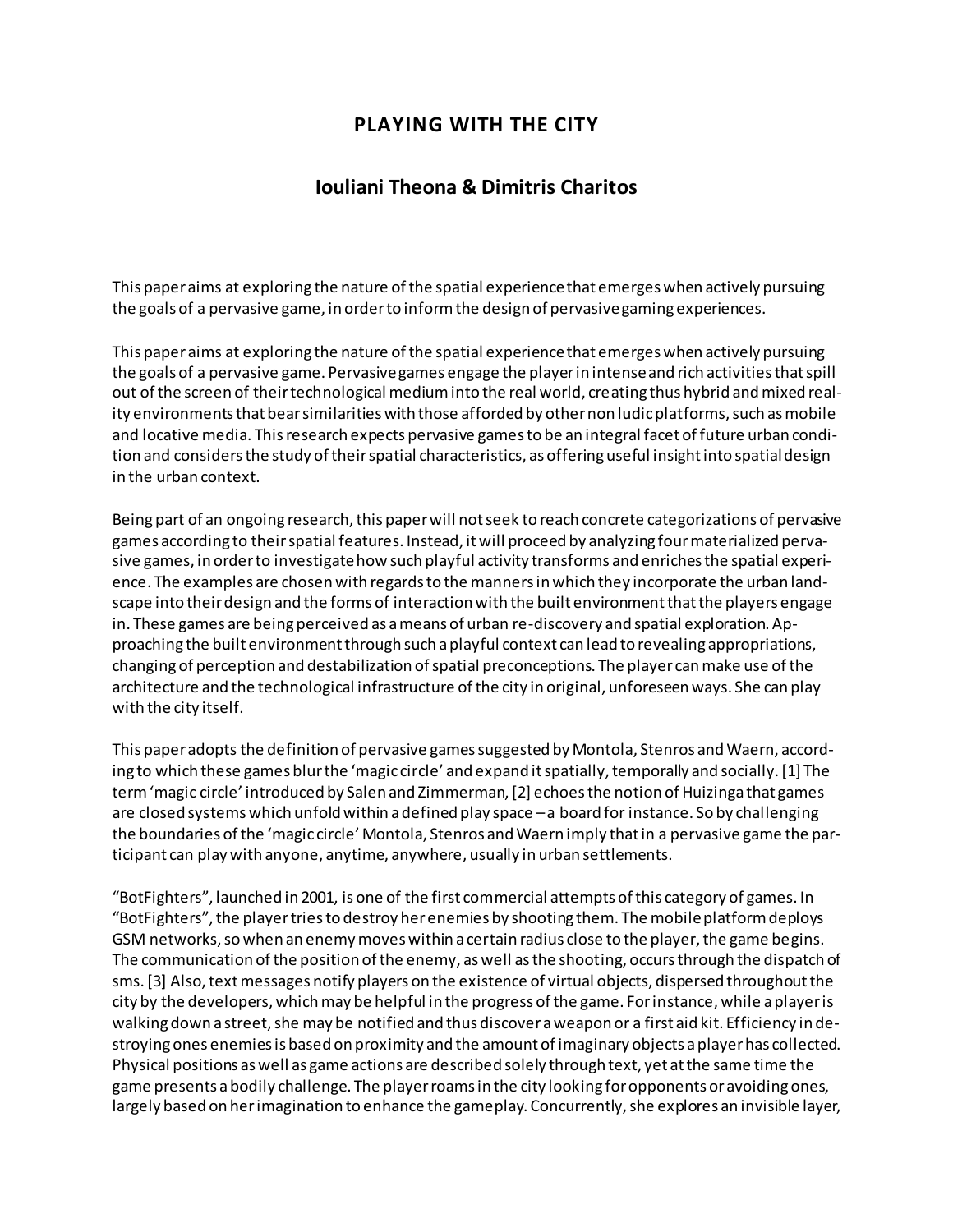on top of the built one, that of the GSM network, trying to figure out its coverage and its weaknesses, areas where she can hide, or be seen.

In the case of "PacManhattan" ludic action takes place in a 5x6 block area of Manhattan. This example is based on the concept and the aesthetics of the original computer game. One player assumes the role of Pacman, while three others those of ghosts. All four players circulate in that certain physical game area, with the use of a printed simplified representation, a map. No location tracking technology is available. Every player is in constant communication with a controller through a mobile phone, informing about her position when she reaches a crossroad. Subsequently, the controllers update a networked map, visible only to them. There is an interesting asymmetry in the disposal of information. Pacman is aware of the positions of all the players, while the ghosts are only told their positions, and can only assume where Pacman is based on the presence or absence of virtual dots at their location, that signifies whether Pacman has been there before. "PacManhattan" can be said to create two adjacent worlds, none of which has a complete perception of the gaming situation. Instead, controllers and street players must communicate and work together, so as to combine both perspectives in a coherent whole.

"Can You See Me Now" (CYSMN) is a game of catch, where online players are navigating in a virtual model of a specific city, each time, while being virtually chased by street players, actually running around in the built environment. Both groups of players are represented by avatars and have access to a digital map that reveals their positions. The online players can move within this abstract representation at a fixed speed. They can identify buildings but cannot enter in them, so they are limited to the streets of the model which are bereft of people, vehicles, traffic lights, in general the nuisances and the hazards of everyday city life. On the contrary, street players, while running equipped with portable devices and GPS receivers, have to overcome real obstacles. The players can exchange text messages with each other, and the runners can communicate via a walkie-talkie channel that is available as a real time audio stream to the online players. [4] "CYSMN" creates a hybrid reality, combining the physical world and its virtual representation. These two worlds do not overlap completely. Rather, there are points of connection, of superimposition where the various modes of information and communication devices create a novel experience. The online mode of participation enabled players from different cities, let alone countries, engage in the game. The most challenging and fulfilling aspect for those players, who weren't familiar with the particular area where the game took place, was to try to understand, to decode the city's physical characteristics and constraints and manipulate their movements and consequently the game actions of the runners, for their benefit.

"Epidemic Menace" is the last case under analysis here. The plot of the game involves agents that need to track down lethal viruses which have escaped a lab, before they spread and multiply. "Epidemic Menace" is a research prototype aiming to explore how various interfaces and devices contribute to the gameplay. It makes use of desktop computers, mobile and augmented reality technologies. Contrary to multiplatform games, "Epidemic Menace" associates different functionalities and also views and representations, with each interface, so players can alternate between them and obtain a more coherent and complete experience. [5] "Epidemic Menace" took place in a specific site, in a university campus, where virtual viruses were located and had a specific duration. Still, with regards to its spatial characteristics, this game didn't only augment physical environment, but was also adaptable to the change of its conditions. For instance, environmental factors such as wind strength influenced the way the viruses move, or temperature, the way they multiplied. It can be suggested that "Epidemic Menace" was important because by incorporating degrees of uncertainty in the design, this game revealed the creative and entertaining potential of such practices.